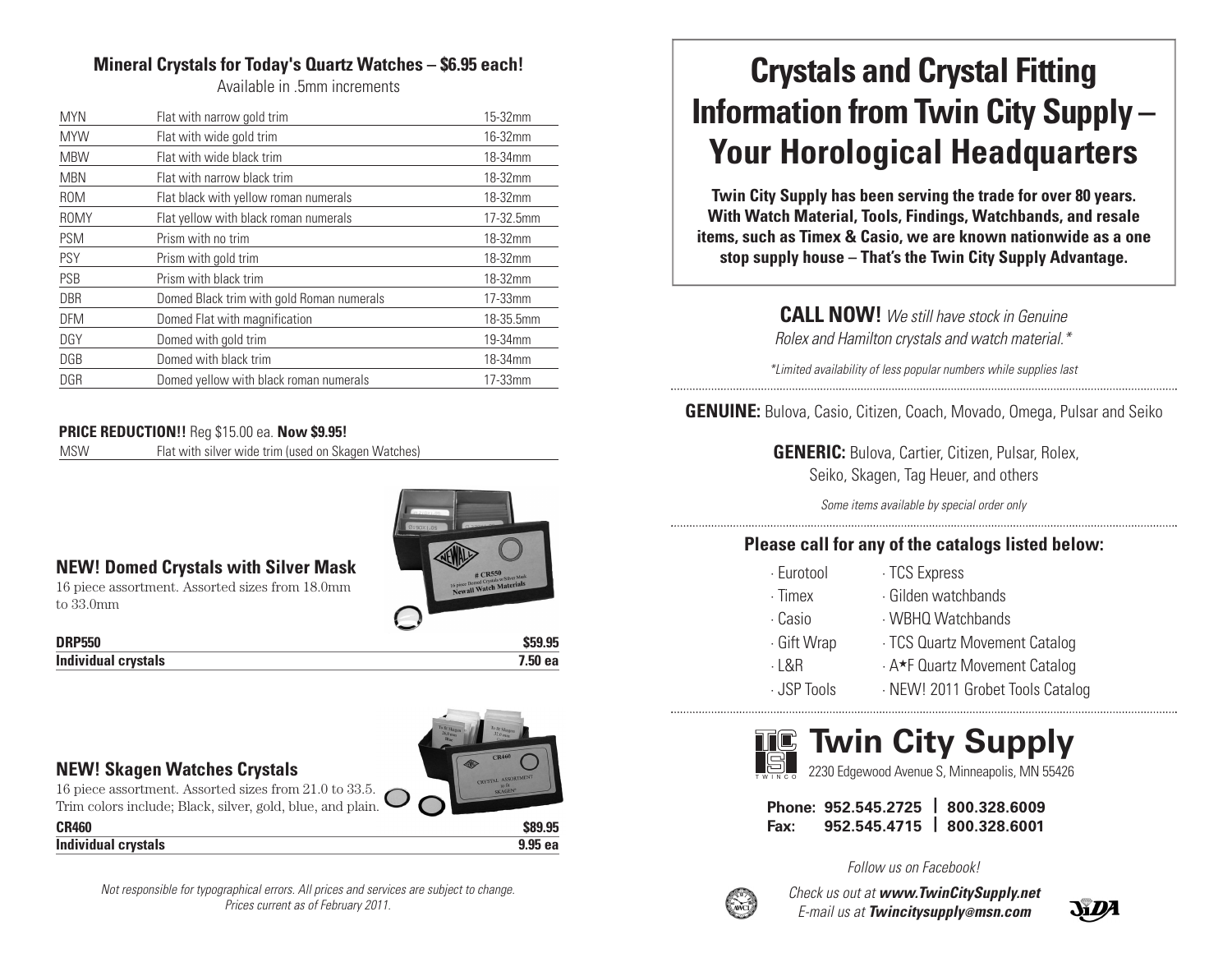# **Mineral Glass Crystals Price List**

In popular thicknesses with polished beveled edges

| <b>Type</b> | <b>Description</b>          | <b>Sizes</b>         | Price ea. |
|-------------|-----------------------------|----------------------|-----------|
| <b>BMG</b>  | Flat Glass .8/9mm           | $10.0 - 32.9$        | \$1.25    |
| RMG         | Flat Glass 1.0mm            | $12.0 - 46.0$        | 1.25      |
| BMG/T       | Flat Glass 1.2mm            | $15.0 - 32.0$        | 2.00      |
| <b>SMG</b>  | Flat Glass 1.5mm            | $15.0 - 36.0$        | 3.00      |
| XB          | Flat Glass 2.0mm            | $16.0 - 45.0$        | 3.00      |
| SDB         | Flat Glass 2.5mm            | $16.0 - 35.0$        | 3.00      |
| <b>XHB</b>  | Flat Glass 3.0mm            | $19.0 - 42.0$        | 3.00      |
| <b>MCT</b>  | Dome Glass 1.0mm            | $14.0 - 40.0$        | 3.00      |
| MCT/2       | Dome Glass 2.0mm            | $18.0 - 36.0$        | 3.00      |
| "M"         | Sternkreuz Pocket Miconcave | $37-1/2 - 55-1/2$ mm | \$8.95    |



#### **Stella Brand**

| DI          | Diamond Edge Round  | \$5.00 |
|-------------|---------------------|--------|
| <b>RFT</b>  | Flat Top            | 5.00   |
| <b>WAN</b>  | Diver Tite          | 5.50   |
| <b>WRA</b>  | <b>EVR</b> Tite     | 3.30   |
| GHC/PHC     | Geneva Hunting Case | 7.00   |
| WASD        | Magni Tite          | 5.50   |
| WEC         | Hi Dome             | 2.80   |
| LD          | Lo Dome             | 2.85   |
| $LD-23+$    | Pocket Watch        | 4.50   |
| PLD         | Pocket Watch        | 4.50   |
| <b>WRAX</b> | Step-Tite           | 5.50   |
| <b>BLF</b>  | Thin Ringless       | 5.50   |
| DRA-L       | Thin Tite           | 5.50   |
| <b>WRAB</b> | Wide Tite           | 5.50   |
| XHEC        | Ex-Hi-Dome          | 4.50   |

# **Full Service Crystal Fitting**

Twin City stocks a huge inventory of glass and plastic crystals. We can supply crystals for today's quartz watches and older vintage watches.

Our Expert Crystal Fitters can cut virtually any shape of crystal, even hearts. **Save time, money and the hassles of shipping** the watch case by creating your own molds. **It's easy, ask us how.**

#### **Crystal Fitting Services**

| <b>Mineral, thin round flat - RMG, BMG</b>              | \$12.00        |
|---------------------------------------------------------|----------------|
| Mineral, thick round & dome - SDB, XB, SMG, BMG/T & MCT | 16.00          |
| <b>Mineral, specialty round</b>                         | 19.50          |
| <b>Plastic rounds</b>                                   | 16.00          |
| <b>Hunting case</b>                                     | 19.50          |
| <b>Pocket watch</b>                                     | 19.50          |
| <b>Flat machine cuts</b>                                | 16.00          |
| <b>Shaped &amp; Fancy - glass or plastic</b>            | 19.50 & up     |
| <b>Magnifiers</b>                                       | add 5.00       |
| <b>Crystal cut to mold</b>                              | 8.50           |
| <b>Generic Crystal Fit</b>                              | 15.50 to 17.50 |
| <b>Genuine Crystal Fit</b>                              | 22.50          |

#### **Date Magnifiers**

| <b>DM349</b> $3.5 \times 4.0$ mm | 2.50   |
|----------------------------------|--------|
| <b>DM350</b> $3.5 \times 4.5$ mm | 2.50   |
| <b>DM450</b> $4.5 \times 5.5$ mm | 2.50   |
| <b>DM550</b> $5.5 \times 7$ mm   | \$2.50 |

#### **Unfinished Blanks**

| Minimum order of 100 pieces. Order by size |  | \$29.50 per 100 |  |
|--------------------------------------------|--|-----------------|--|
|--------------------------------------------|--|-----------------|--|

- *A minimum \$5.00 handling charge will be added when movement is sent with case. (Additional charges may apply.)*
- *Please include value of watch for proper insurance.*
- *Twin City Supply is not responsible for any damage to movements, dials, etc.*
- *Crystal fits are done for trade accounts only.*
- *NO retail level work.*
- *PLEASE NOTE: Due to the time and labor involved, Crystal fits are only done for trade accounts who purchase additional products from us on an consistant basis, including batteries, watch material, tools, and supplies. Accounts who do not purchase other products from us will either be charged a retail price, or have their jobs returned to them unfinished at their expense.*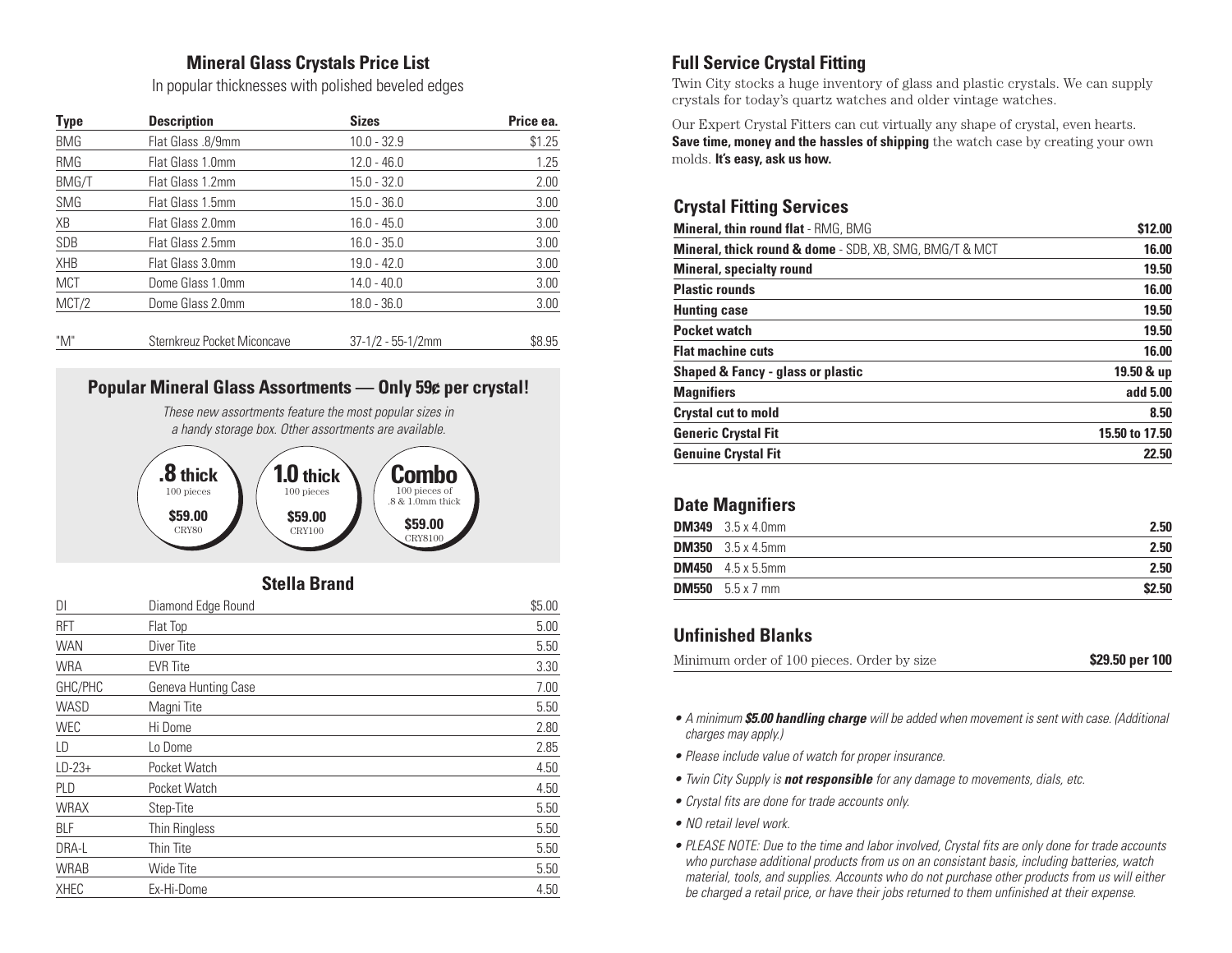#### **Case Press**

Features 14 nylon dies which will not scratch or mar crystals. Cast metal construction to ensure strength. An assortment of dies for the right size to fit most watches, dies snap on and off quickly. Case press has a face down configuration (the watch is face down so the repair person can see the case back being closed). Instructions included.



#### **CO905 \$37.95**

*Replacement dies available.*

#### **Case Closing Pliers**

A parallel action pliers with circular hinged rubber jaws. Gentle pressure snaps case shut.



# **Case Closer**



A must for a work bench! This unique set contains 8 pieces of hard nylon dies, useful for any size crystal or back. Built to last. For fitting mineral watch crystals and closing backs of quartz watch cases.

**CO203 \$21.95**

# **Combo Closer**

This new combination case/ crystal press beats anything in its price range and beyond.

#### **It features:**

- 14 reversible, turned aluminum dies with 28 sizes, smoothed to a high polish so they will not scratch.
- Dies screw onto the upper and lower part so that they can be inverted for case closing or crystal fitting.
- Cast metal body with angled leverage arm for proper closure.



# **Electronic Digital Caliper**

This precision instrument displays in mm or in inches and

has the capacity of 6" or 150mm. It can also measure down to .01mm or .0005".

**GA182 Price Reduction!** List \$59.00 **Now \$34.95!**

#### **Ultraviolet Cure Lamp**

UV plug in lamps produce continuous full power curing. Makes the curing of UV Glue easy and dependable. 6-7/8"L x 1-1/8"W x 1-3/4"H



**LM9200 110 Volts List \$39.95 <b>Now \$32.00!** 

#### **UV Curing Lamp from A**★**F**

A powerful lamp for curing ultraviolet adhesive used to bond glass crystals to watch cases. Powerful, 36 watt (features  $4 - 9$  watt tubes). 110 volts.



#### **LM174.270** *Last one at this price! \$119.95*

#### **Duro Crystal Clear Glass Adhesive**

Crystal clear bonds instantly and dries clear, non-yellowing. Comes in an easy to use applicator. Expose to ultraviolet light, as pictured above (LM9200). Safe on all jewelry. .07 fl. oz (2ml).

| <b>CE395</b> | <b>Ultraviolet Curing Cement</b> | \$5.95 |
|--------------|----------------------------------|--------|
| <b>CE396</b> | Fine tip applicator              | 1.25   |

#### **G-S Precision Applicator UV Bottle**

Needle point tube for cementing watch crystals.



**CE395B \$5.95**

# **Vigor Jewelers Epoxy**

temps up to 175º F.



**CE451 \$4.20**

# **G-S Hypo-Tube Cement**

Great for general repair. Needle point tube for cementing watch crystals.



**CE411 \$4.95**